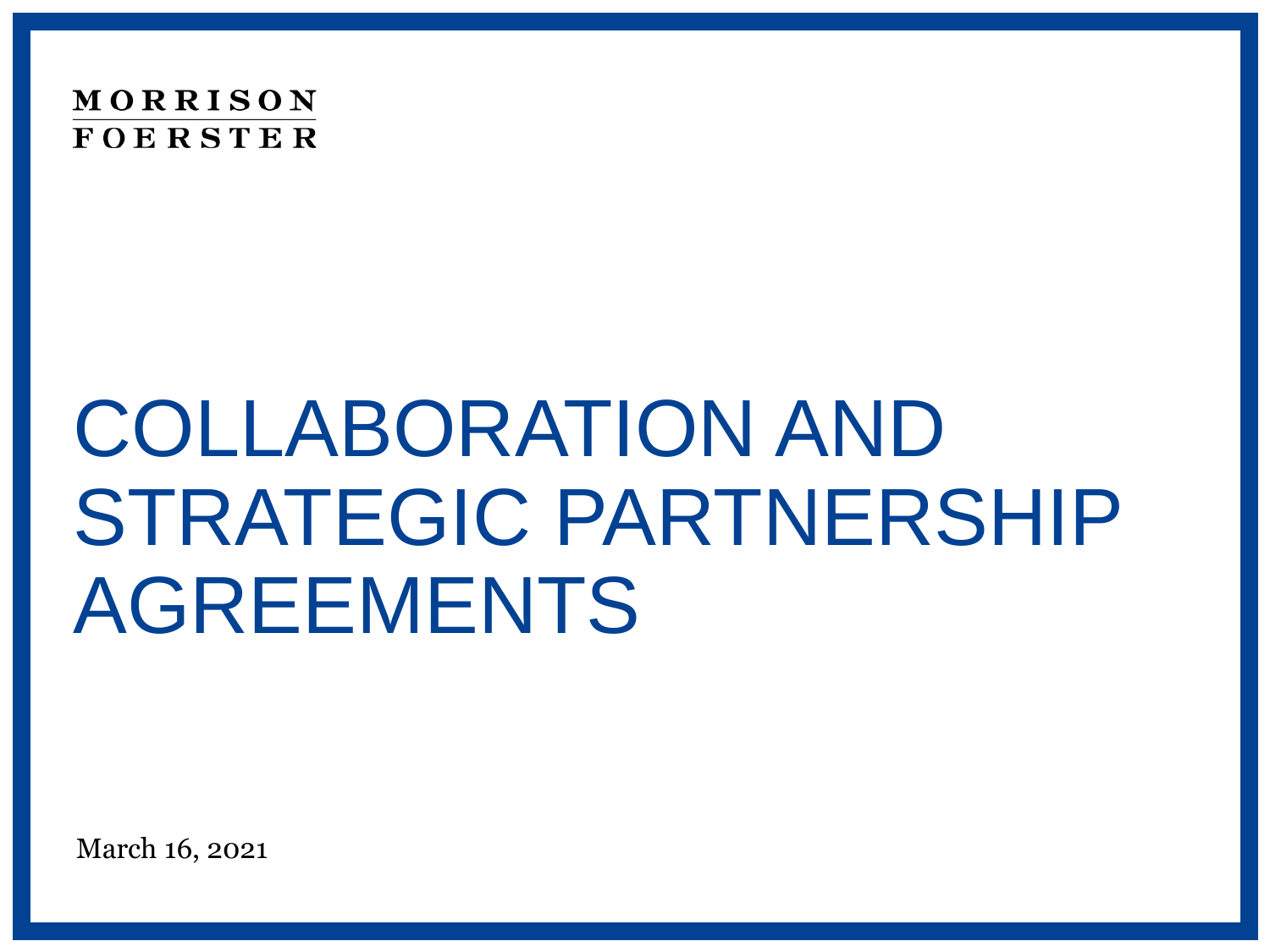### **Outline**

- 1. Introduction
- 2. Structuring Options
- 3. Contributions
- 4. Intellectual Property
- 5. Governance
- 6. Customers and Commercialization of Output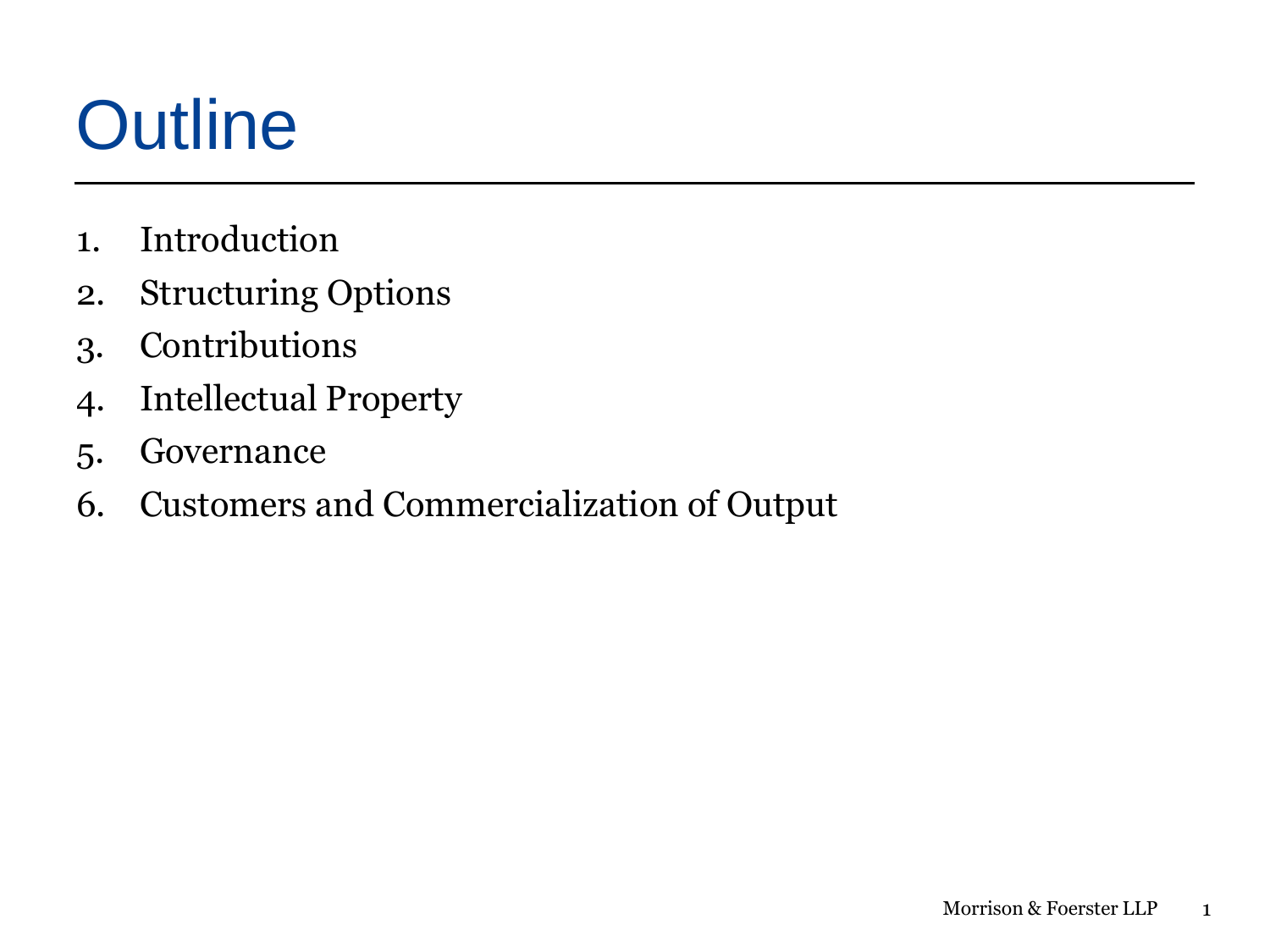### Introduction – Motivations and Advantages

- Sharing risks, enhancing credibility and access to capital, increasing efficiency and reducing cost
- Access to existing R&D and manufacturing infrastructure, facilities and resources
- Access to complementary expertise, know-how, technology and market channels
- Faster and better access to markets and customers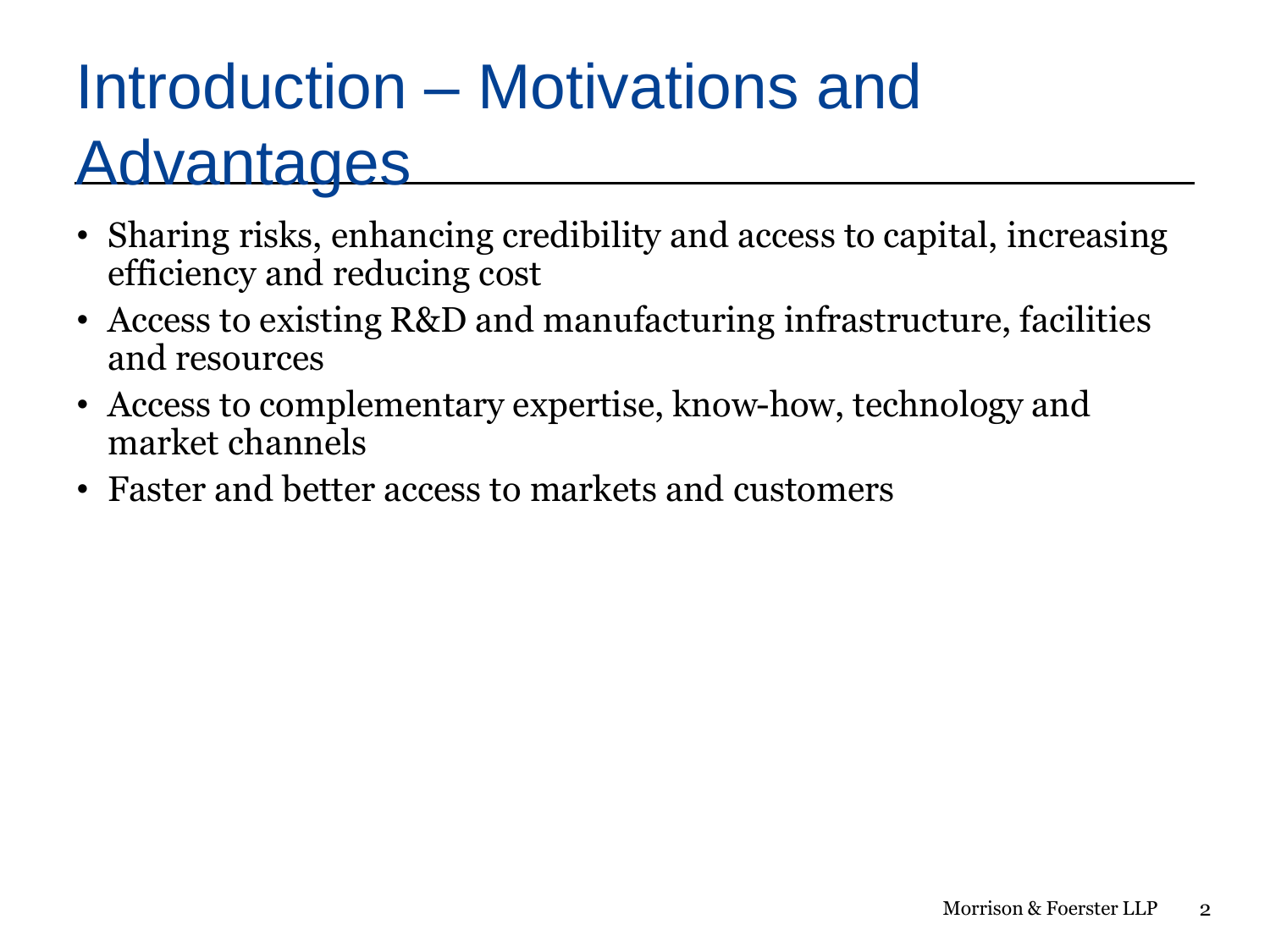### Introduction – Risks

- Loss of control (e.g., over know-how and relationships)
- Dependence on partner; loss of autonomy
- Difficulties regarding exit strategy
- Cultural and social differences
- Conflicts or divergence of interests
- "Contamination" for trade secrets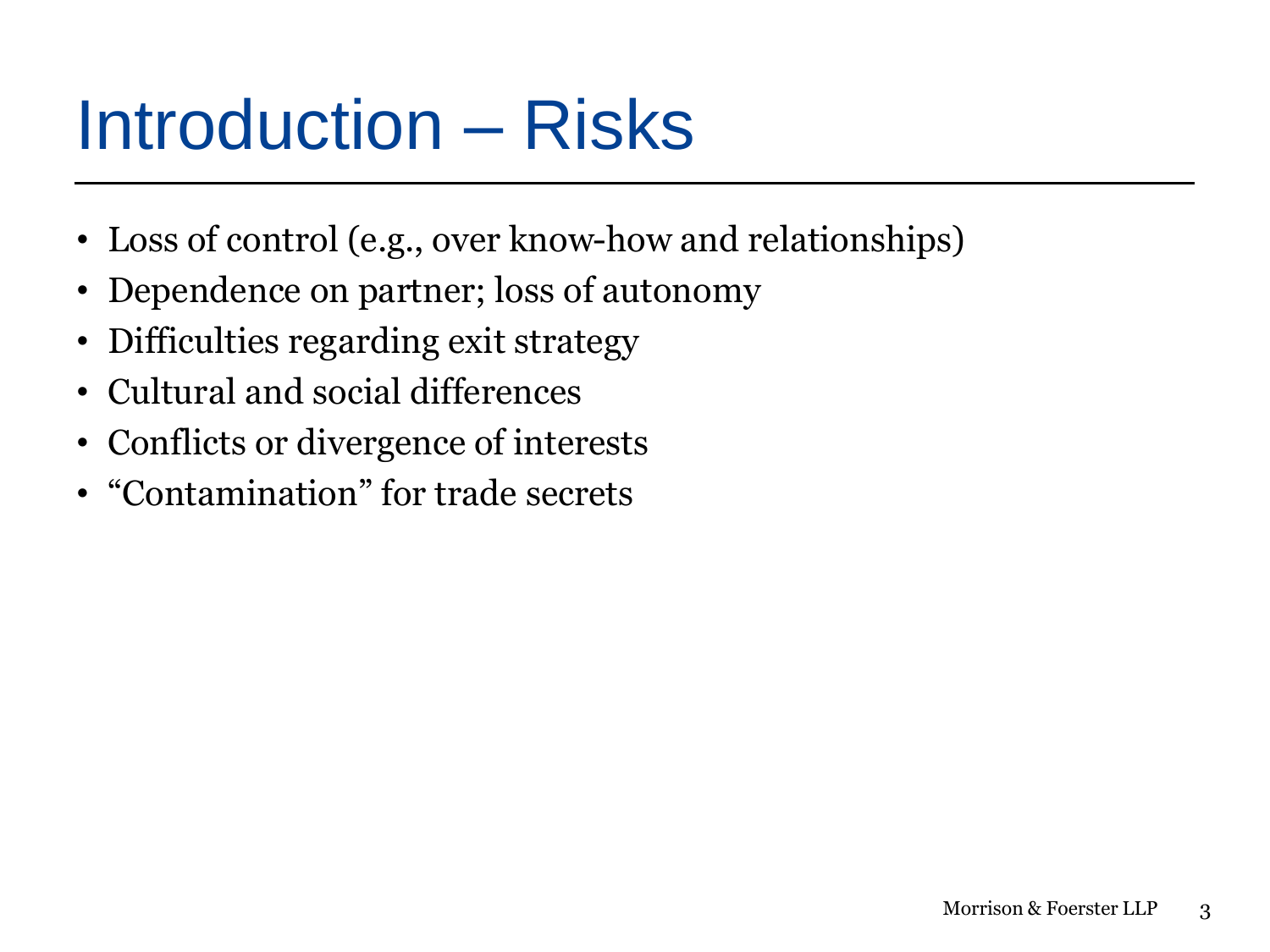### Structuring Options – Joint Venture **Entities**

- Forming an entity for the collaboration
- Pros:
	- Convenient vehicle to own and license IP
	- Exit options (IPO, sale of entity)
	- Defined ownership and governance
- Cons:
	- Additional cost and time to establish entity
	- Reporting and compliance requirements
- Types of entities:
	- Corporation
	- Limited Liability Company (LLC)
	- Partnership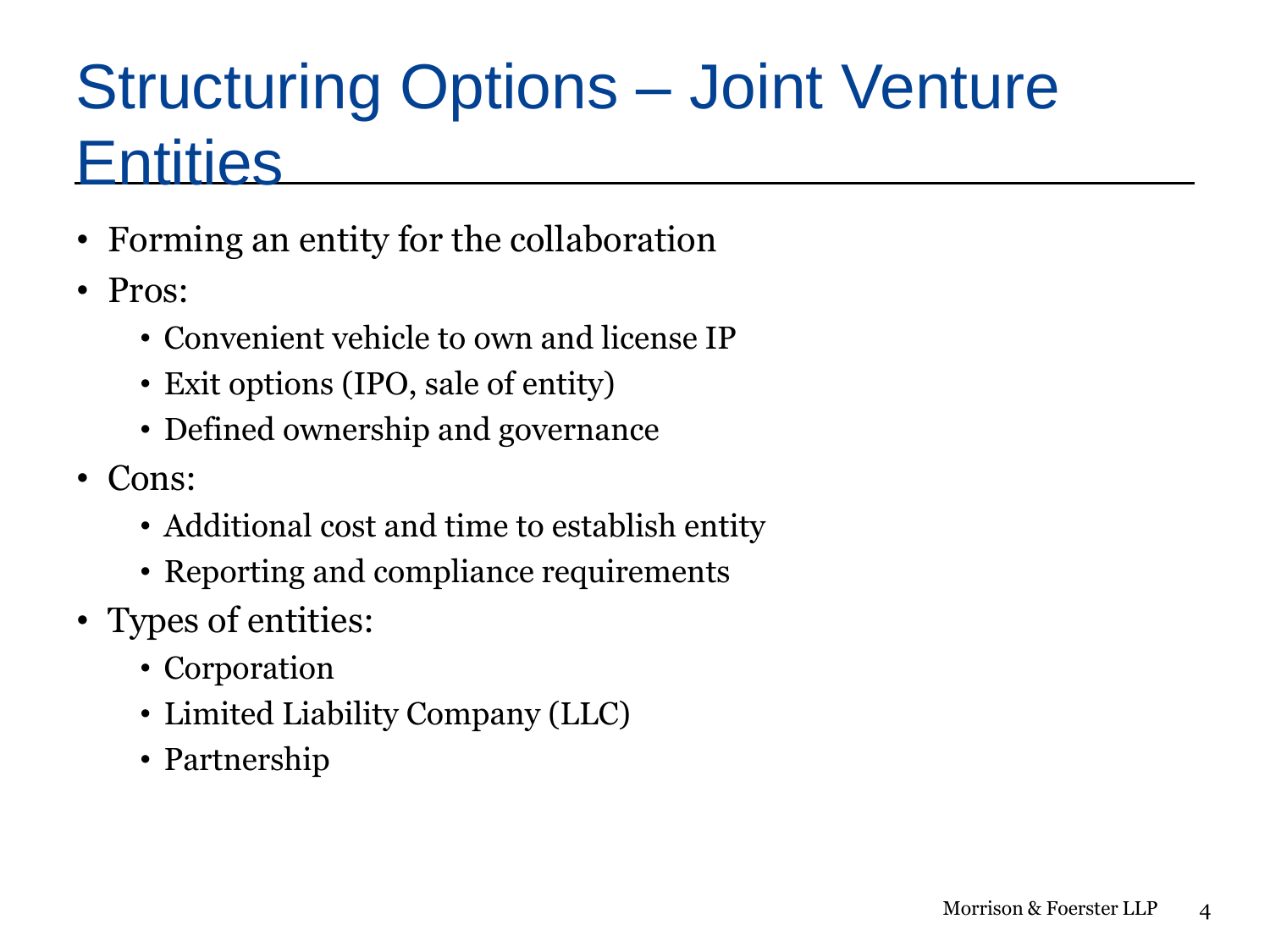## Structuring Options – Contractual

- Implementing the collaboration via contract without a new entity
- Pros:
	- Flexibility quicker to set up and potentially more flexible
	- Each JV party directly receives its share of benefits
- Cons:
	- Lack of clear structure and identity which may affect both internal operation and dealings with third parties
	- Difficult to raise external finance as not legal entity and does not own assets
- Types of contracts:
	- Strategic alliances
	- Collaboration in research and development
	- Licensing
	- Joint marketing arrangements
	- Manufacturing and procurement arrangements
	- Simultaneous investment of one JV partner in the other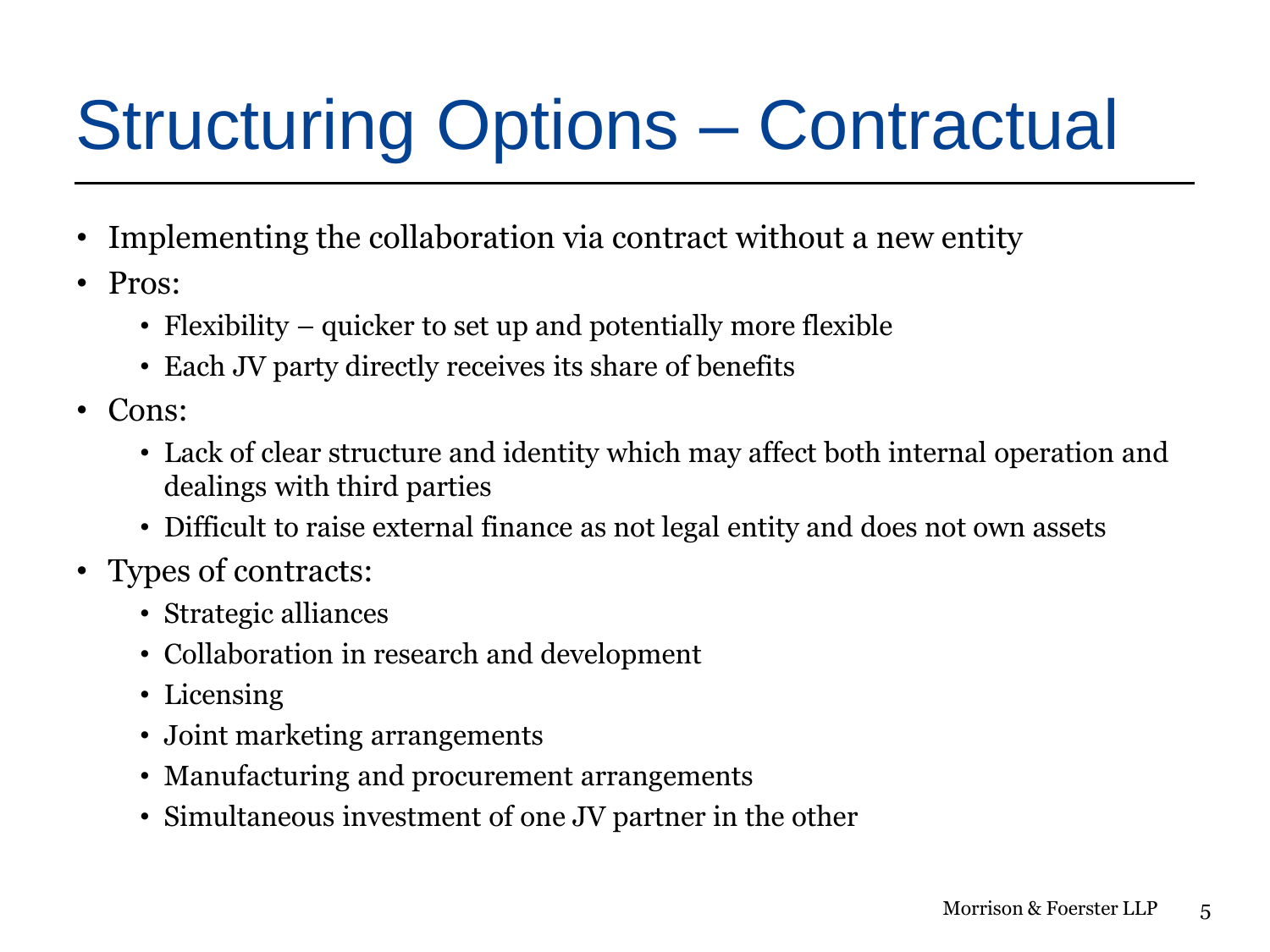### Contributing IP – Main Issues

- Distinguishing and addressing different types of technology
- Ownership of rights versus licenses to use
- Delivery technology versus rights
- Termination of relationship and effect of bankruptcy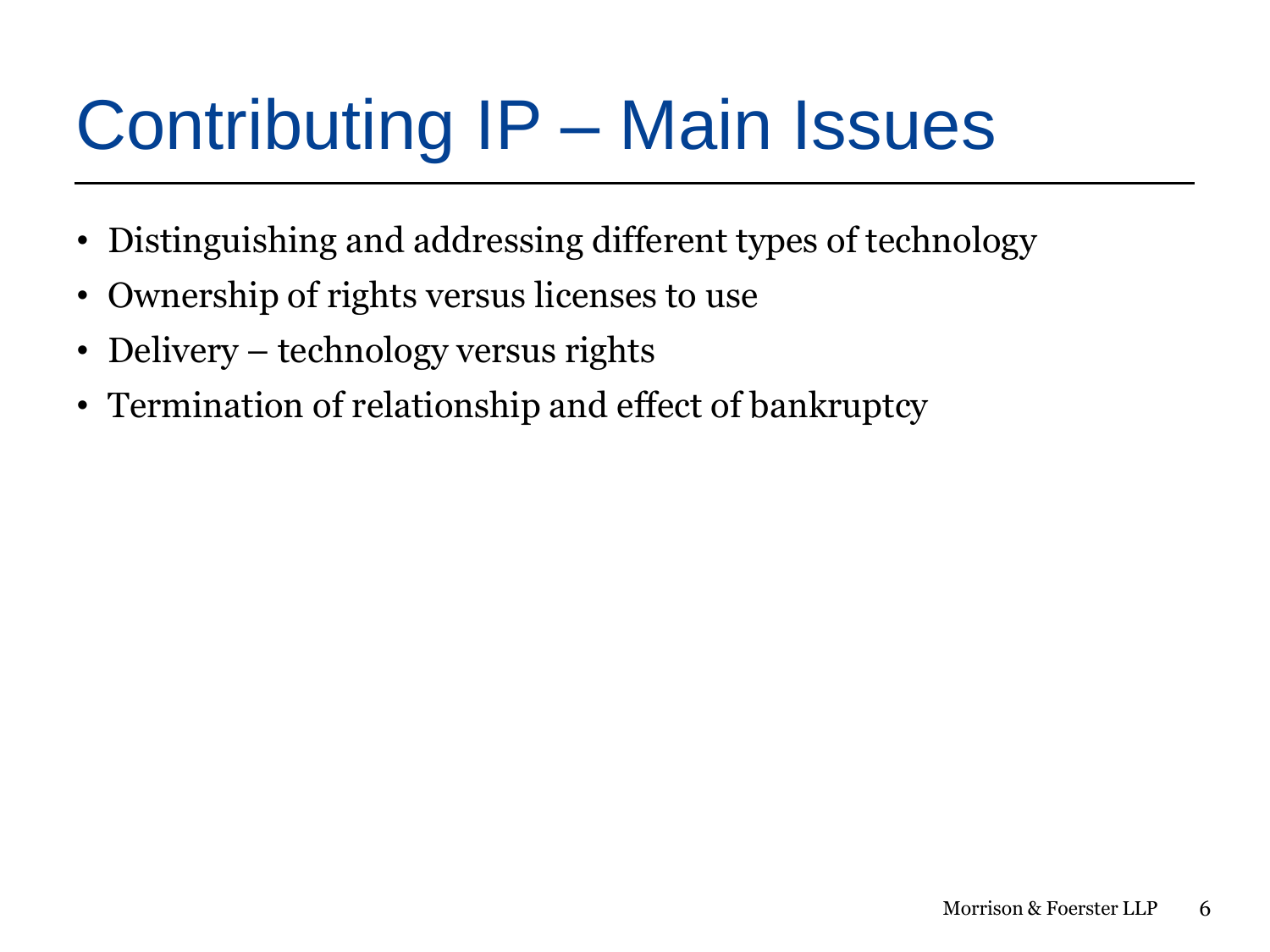## IP – Identifying Technology

#### • **Categories**

- Pre-existing ("Background") technology IP created before the collaboration
- Project ("Foreground") technology IP created in connection with the collaboration
- Independently developed ("Sideground") technology IP created during the collaboration but separately and independently of the collaboration
- Third party technology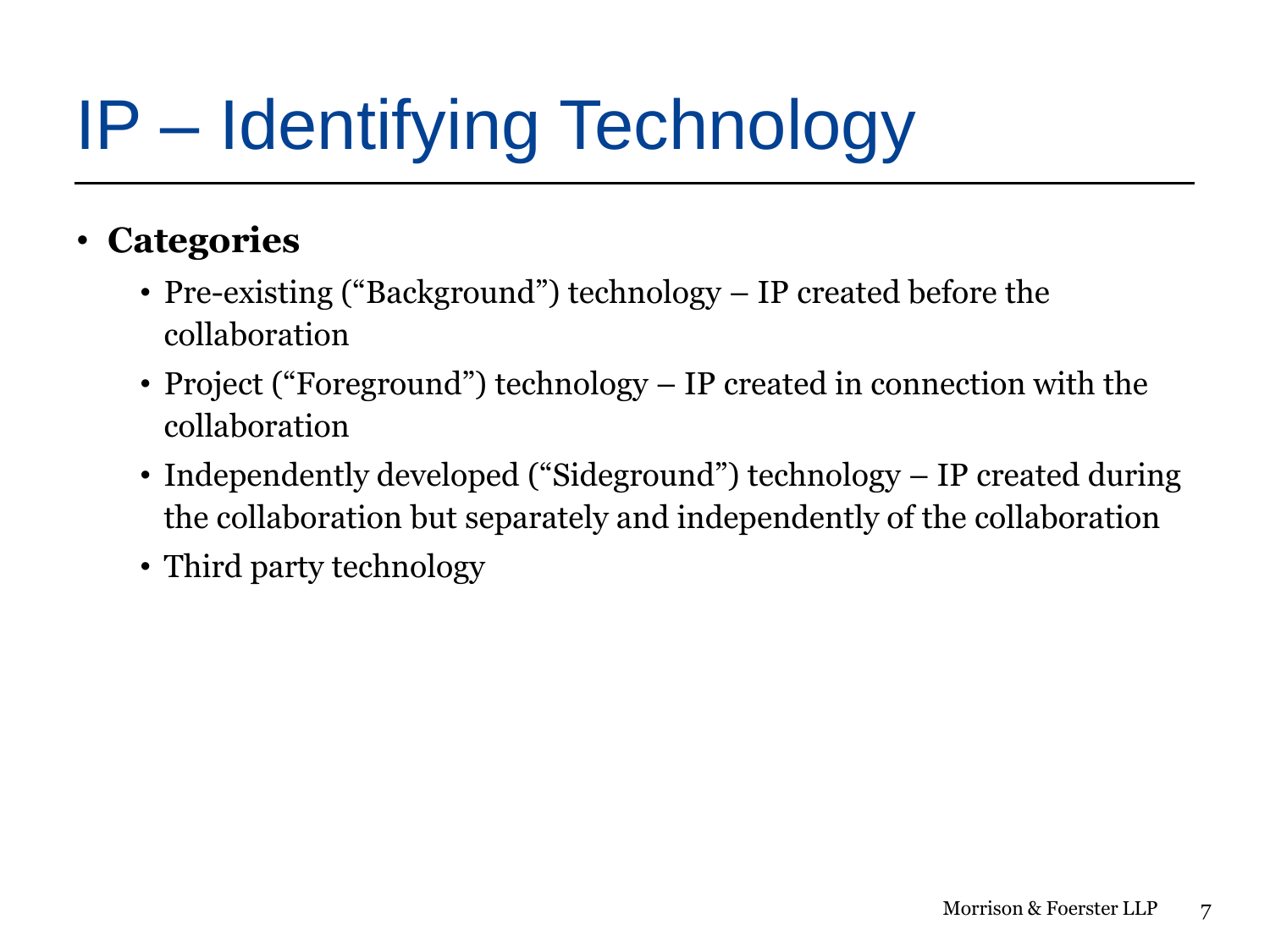### IP – Identifying Technology (cont'd)

#### • **How to distinguish**

- <u>Temporal</u>: when developed before or after the collaboration begins; <u>but</u> unrelated IP may be developed after collaboration begins
- <u>Personal</u>: who developed; <u>but</u> engineers may be assigned to relationship and other projects
- Subject matter: relating (primarily or exclusively) to the parties' collaboration; but multiple use problem
- <u>Procedural</u>: specifically identified in and developed pursuant to agreed project plan; but unforeseen developments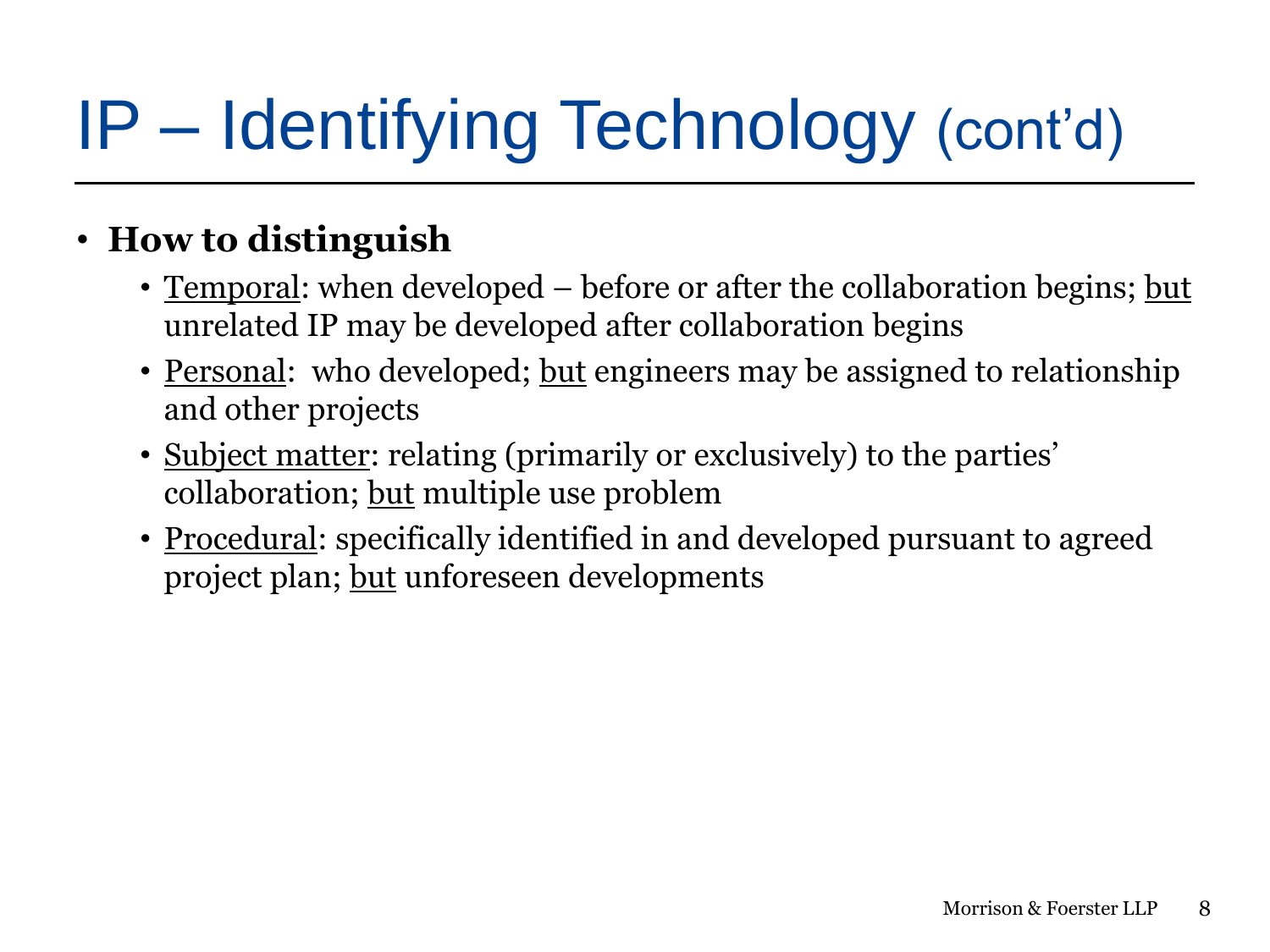### IP – Ownership and Rights

#### • **Ownership**

- Sole ownership by JV entity (if any)
- Sole ownership by either party; in which case licenses are needed between the parties
- Joint ownership by parties; applicable law may create problems regarding:
	- Control of prosecution
	- Consent requirements
	- Accounting duties
	- Maintenance and enforcement of IP rights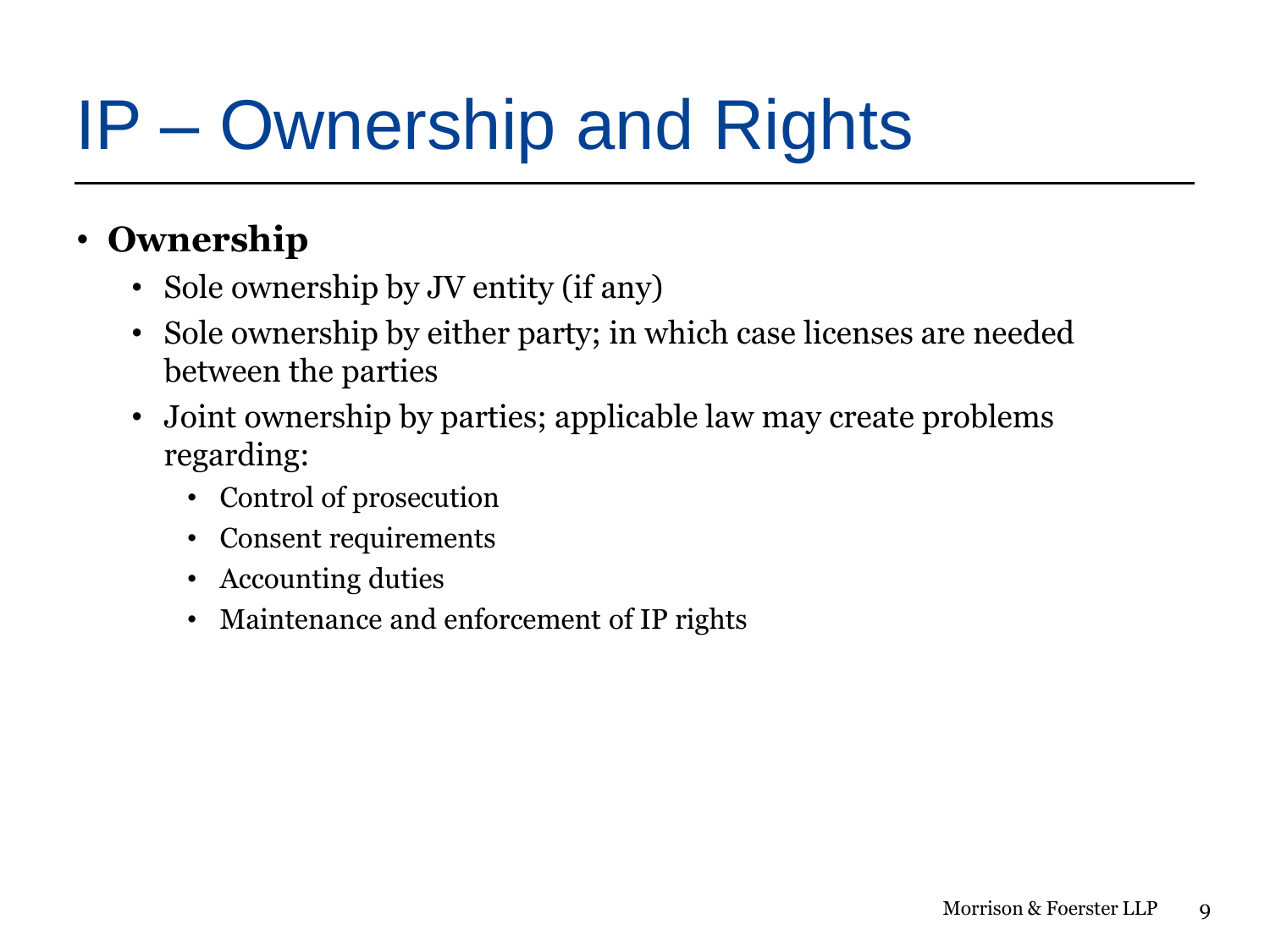### IP – Ownership and Rights (cont'd)

#### • **Licenses**

- Background IP
	- Remains property of contributing partner
	- Limited license of specific Background IP to JV entity or other partner
- Project IP
	- If JV owns  $\rightarrow$  license to all partners
	- If one partner owns  $\rightarrow$  license it to other partner or the JV
- May divide up joint IP portfolio among the partners
	- Based on vested interest of each party
	- Providing cross licenses and distributing the costs
	- Subject to restrictive covenants (e.g., to prevent disclosure to competitors)
- Future (post relationship) improvements or developments?
	- Improvements solely created by the JV
		- Owned by JV entity and licensed to original contributor
		- Owned by original contributor and licensed to JV entity
	- Improvements created by a partner in contractual JV
		- License to other partner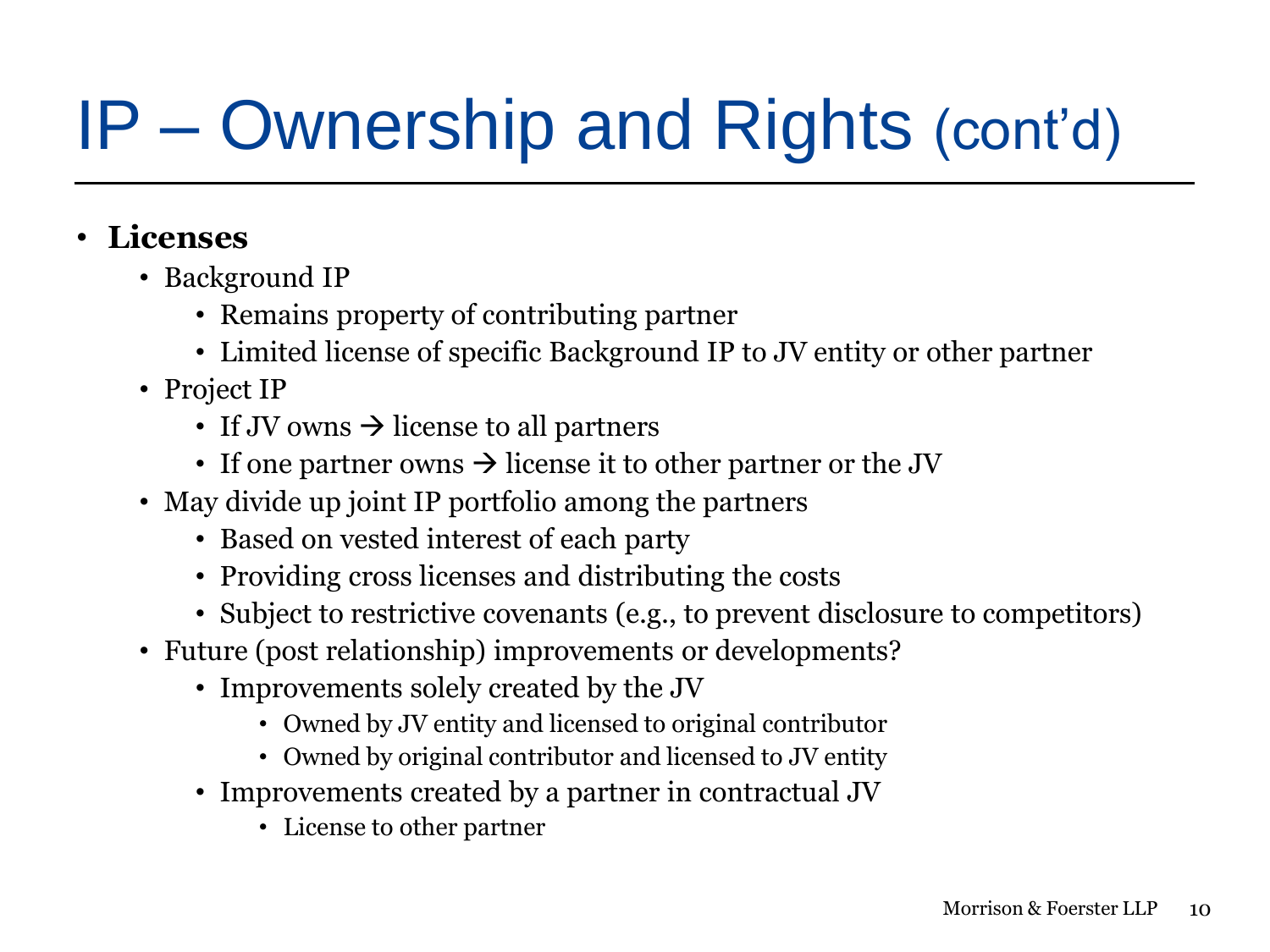### IP – Ownership and Rights (cont'd)

#### • **Other Licensing Issues**

- Field and other limitations; exclusivity; only in connection with relationship etc.
- Broader cross-license arrangements
- Specific issues in trademark licensing (quality control)
- Third party licenses (in-licensing/out-licensing)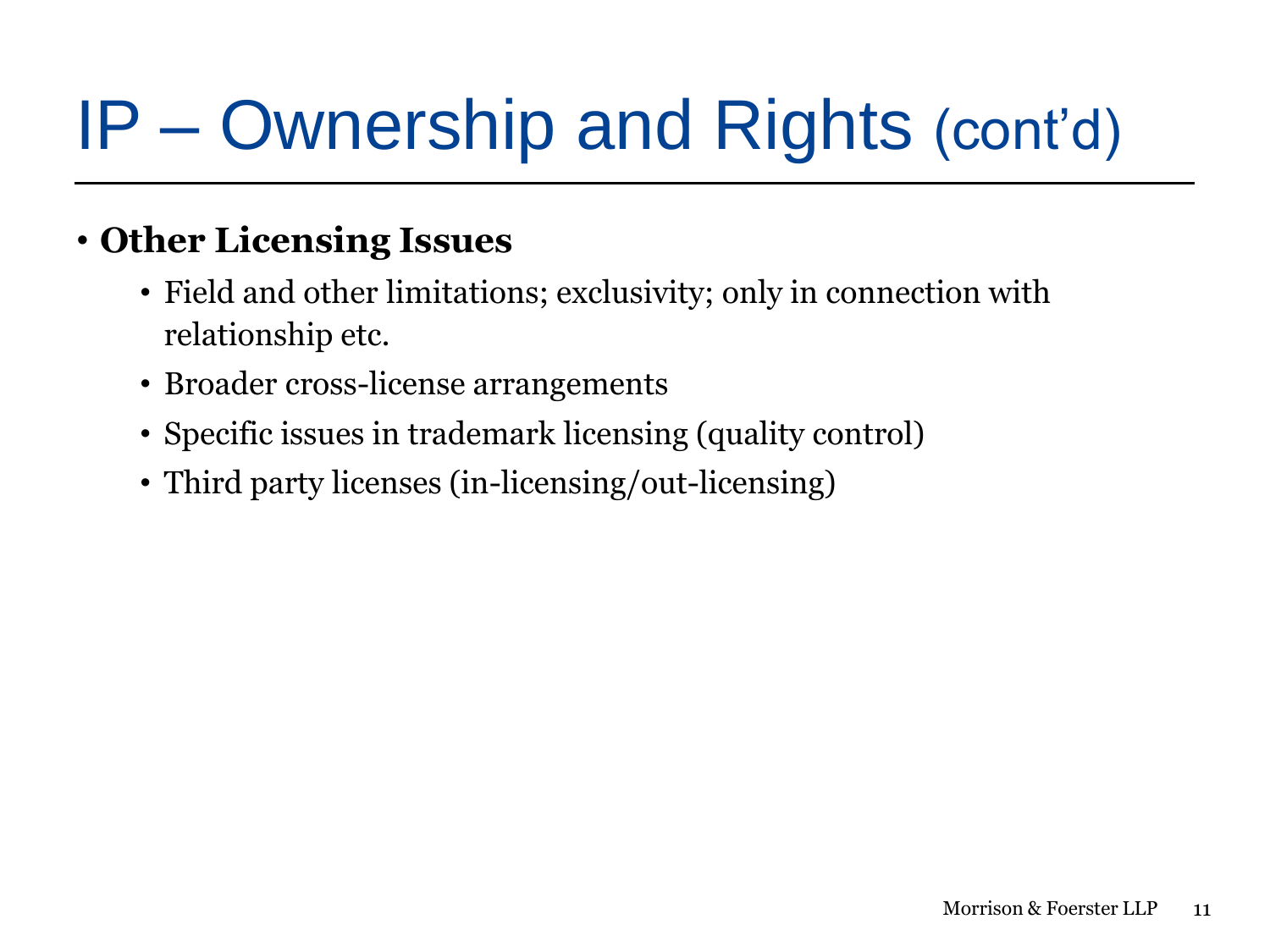### IP – Termination

#### • **Effect of termination of relationship on rights**

- Perpetual or limited license
- Competition of the parties in same field
- Access to improvements and future developments
- Technology transfer, training to enable partner to pursue independently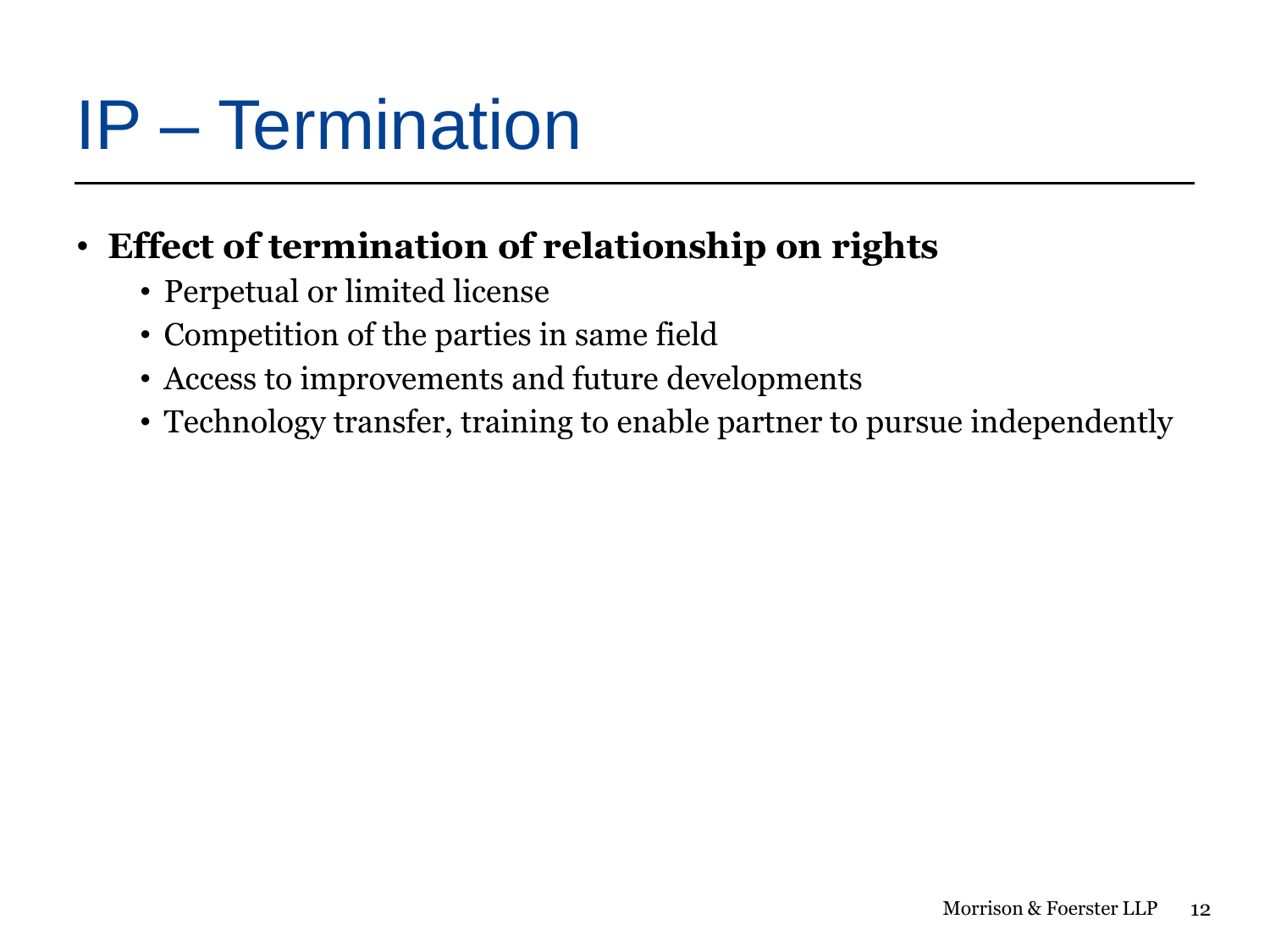### **Governance**

### • **If JV entity:**

• Corporate entity has default governance (board, officers)

### • **Whether or not there is a JV entity:**

• Steering groups or committees

#### • **Issues to consider:**

- Identifying R&D projects, setting priorities
- Planning, implementing and monitoring R&D process (schedule, specifications, work allocation, etc.)
- Budget and allocation and approval of costs
- Evaluating, testing and acceptance of deliverables
- Marketing strategy
- Dispute resolution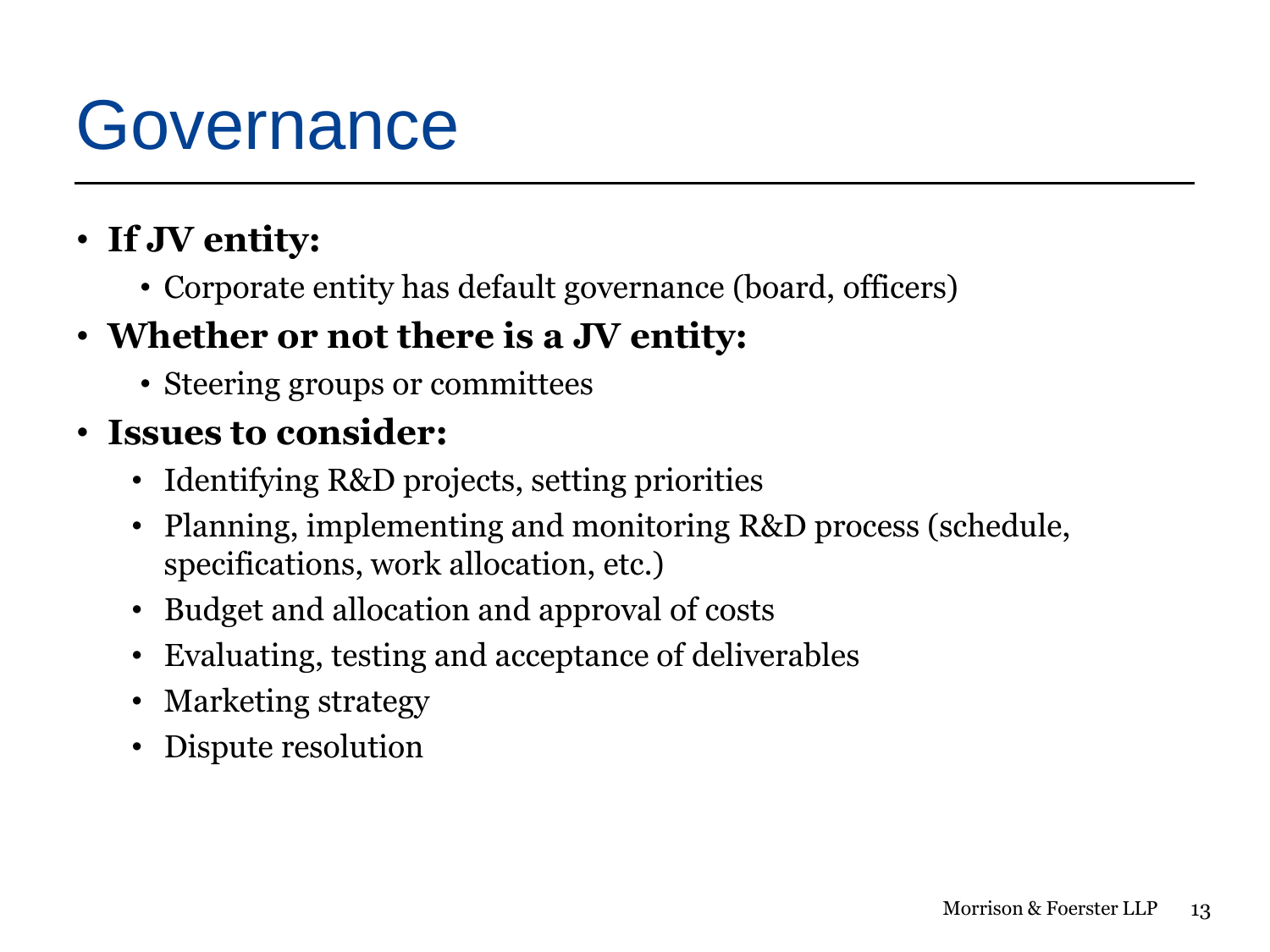### Governance (cont'd)

- **Interaction with consolidation question**
- **Minority protections**
	- Shareholder/partner level
	- Board level
- **Control of Board**
- **Management**
	- Appointment of senior officers (CEO, CFO)
	- Special officers: statutory auditors in Japan
	- Independent managers vs managers from JV partner

#### • **Deadlock resolution**

- Escalation
- Controlling party prevails, other party has the right to sell
- "Shotgun" each party has right to bid (with floor); party with highest bid / valuation wins
- Other buy/sell provisions
- Liquidation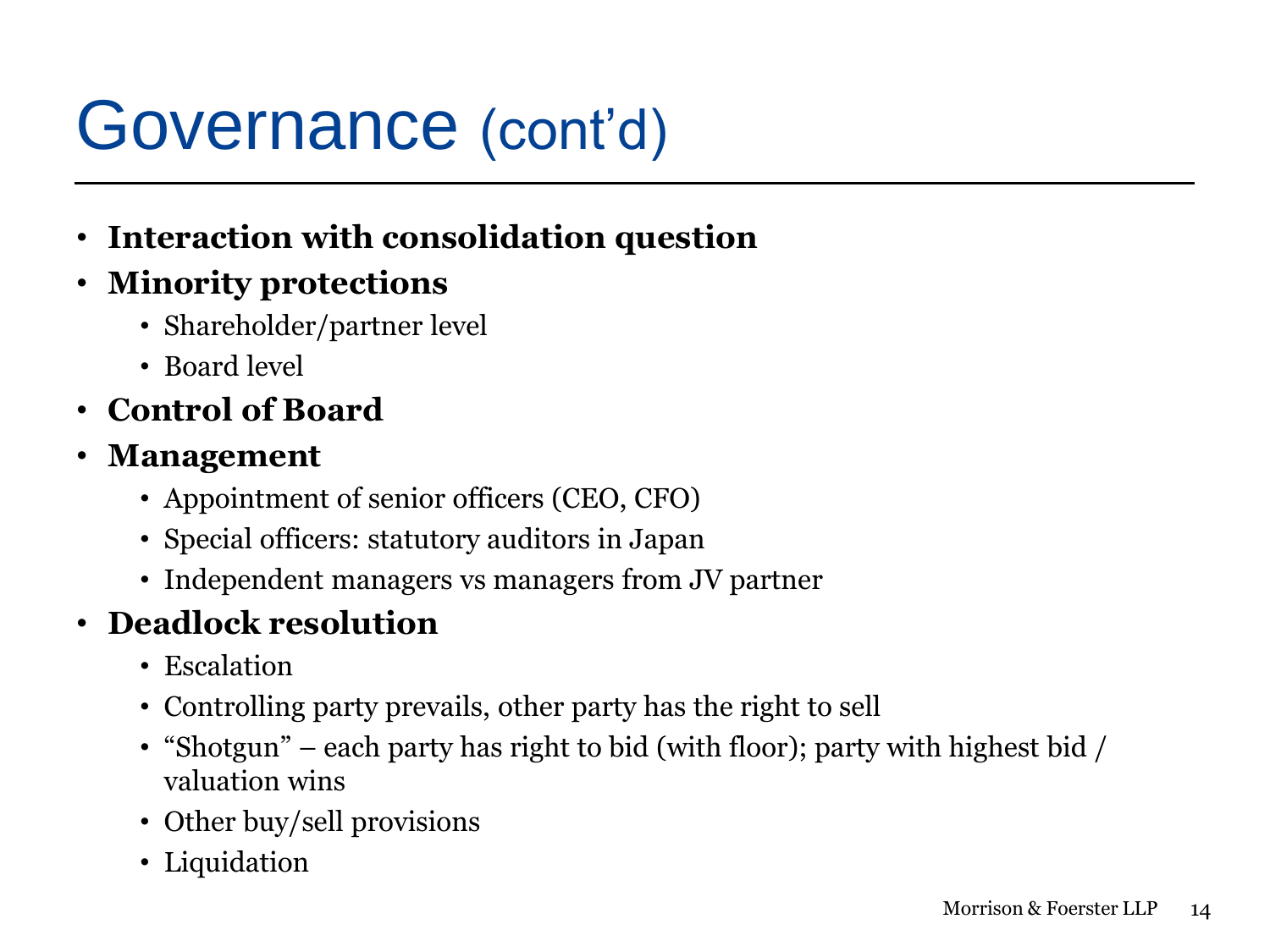### Customers and Commercialization of utput

### • **Manufacturing and Sales**

- Will both parties manufacture and sell?
- Will parties coordinate procurement?
- Marketing
	- Market or customer allocation?
	- Joint marketing and customer approaches
	- Branding
	- Non-compete clauses
	- Marketing efforts, sales targets, minimums, etc.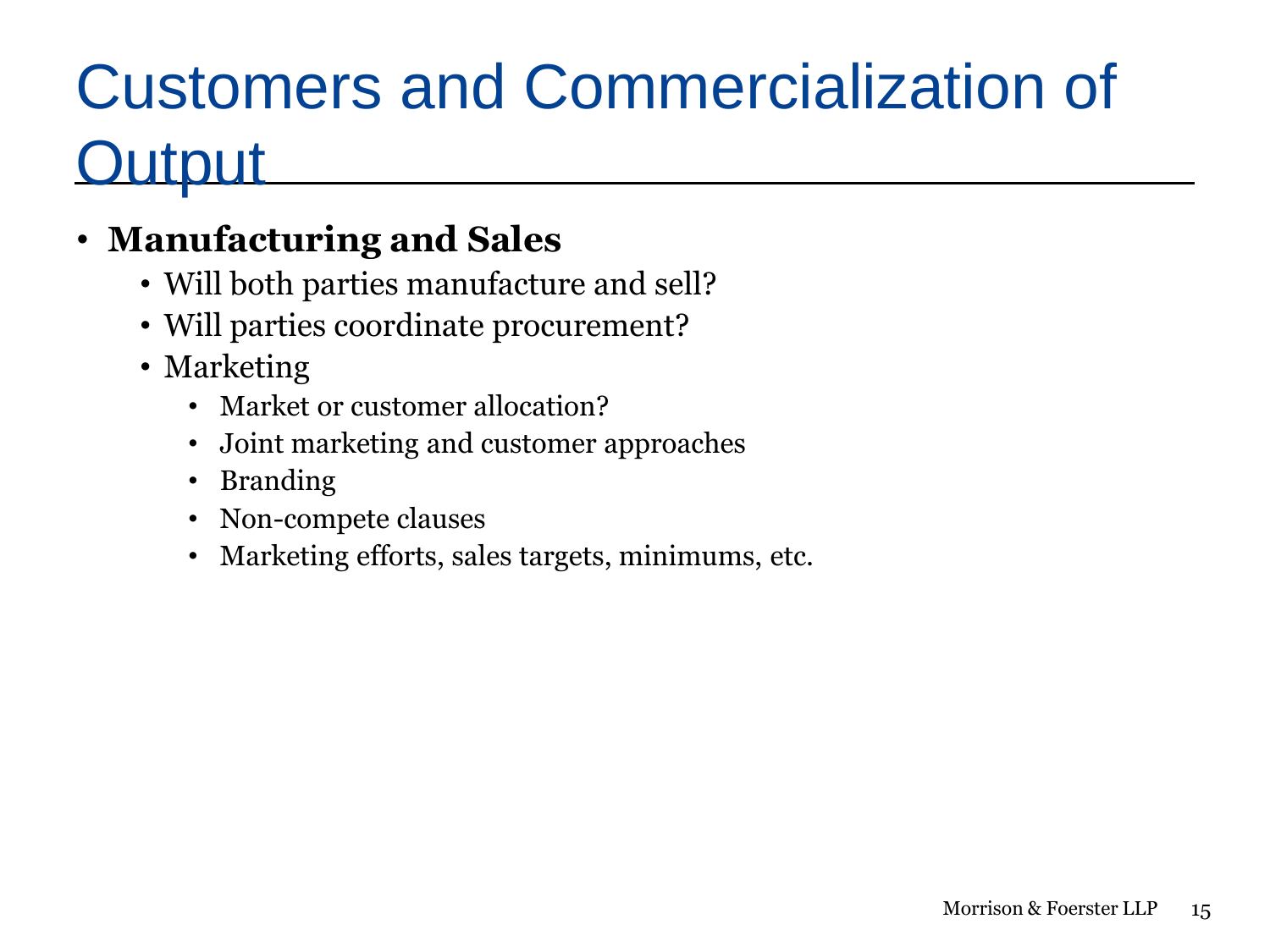### Thank you.

### Please see [www.mofo.com](http://www.mofo.com/) for more information.

Morrison & Foerster LLP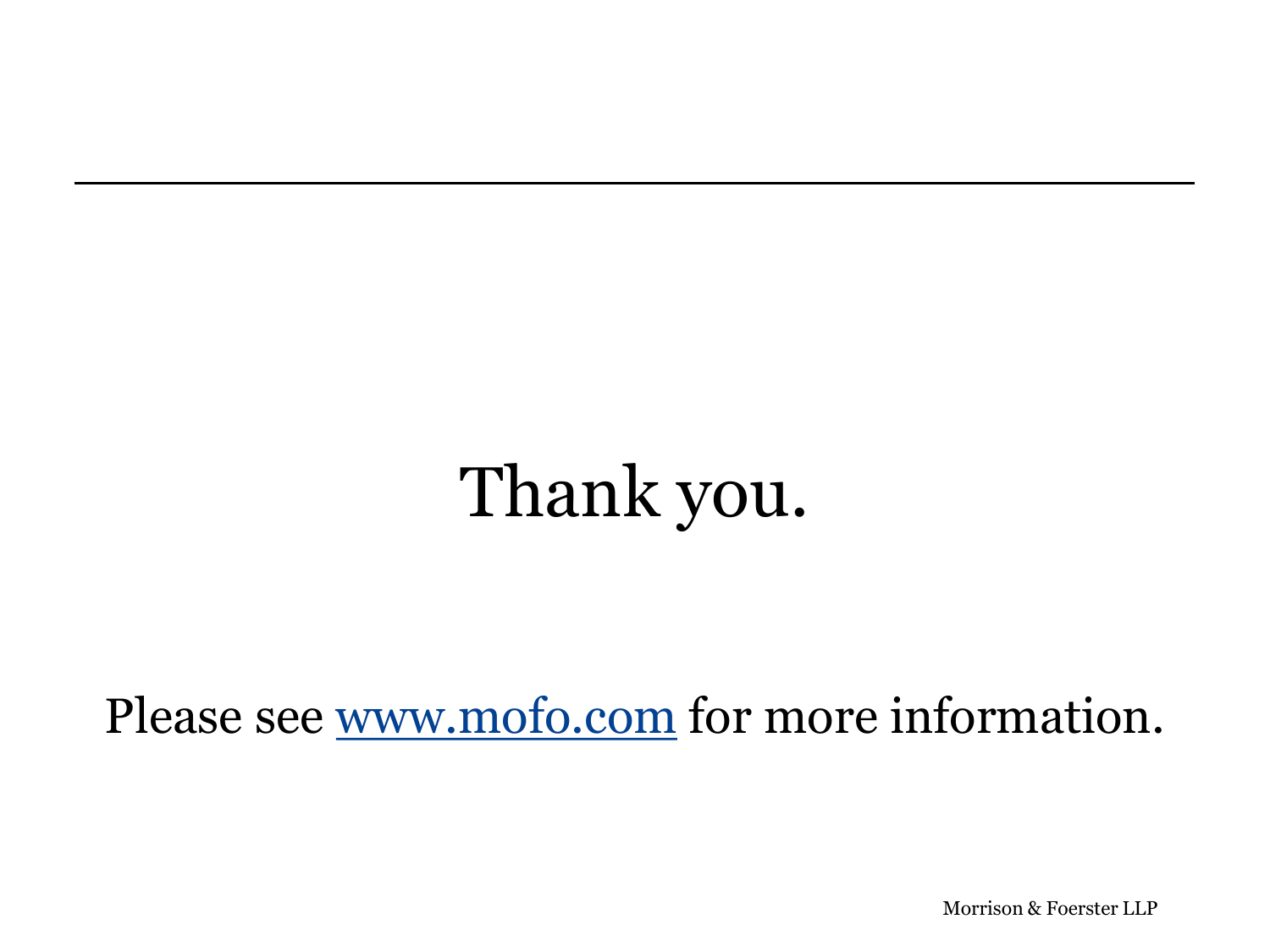

Of Counsel **Boston** +1 (617) 648-4741 KMadden@mofo.co m

#### **Education**

• Bates College, B.A., 2005

• American **University Washington** College of Law, J.D., 2010

# Kevin Jerome Madden

Kevin Madden advises private equity sponsors and public and private company clients on a broad range of transactions, including mergers and acquisitions, leveraged buyouts, growth and venture investments, and divestitures.

He represents clients operating in a range of industries including technology, life sciences, health care, food, and manufacturing.

Prior to joining Morrison & Foerster, Kevin practiced in the Boston office of another international law firm, where he advised private equity sponsors and public and private companies on corporate and transactional matters.

#### REPRESENTATIVE TRANSACTIONS

- Abry Partners, a leading Boston-based private equity firm, in connection with the sale of its portfolio company, Music Reports Inc., to MidOcean Partners, a New York-based alternative middle market private equity asset manager.
- The equity holders of N2 Biomedical, a provider of coating and surface treatment for medical and dental applications, in its sale to Ampersand Capital Partners, a Boston-based private equity firm.
- An individual seller in his sale of Gerawan Farming, a family peach farming business, to Wawona Packing Co., a fruit and packing company that is backed by Paine Schwartz, a private equity firm.
- Palo Alto Networks, an internet and software security company, in its acquisition of Zingbox, an IoT cybersecurity company.
- Ethos Capital on its acquisition of Public Interest Registry (PIR), a nonprofit generic top-level domain registry that operates multiple domains, including one of the world's largest (.ORG), and all of its assets from the Internet Society. (Terminated)
- Morrison & Foerster LLP 17 • Klein Tools, manufacturer of professional grade tools and related equipment for tradespeople, in its acquisition of Ergodyne, maker of safety work gear, from its parent company Tenacious Holdings.